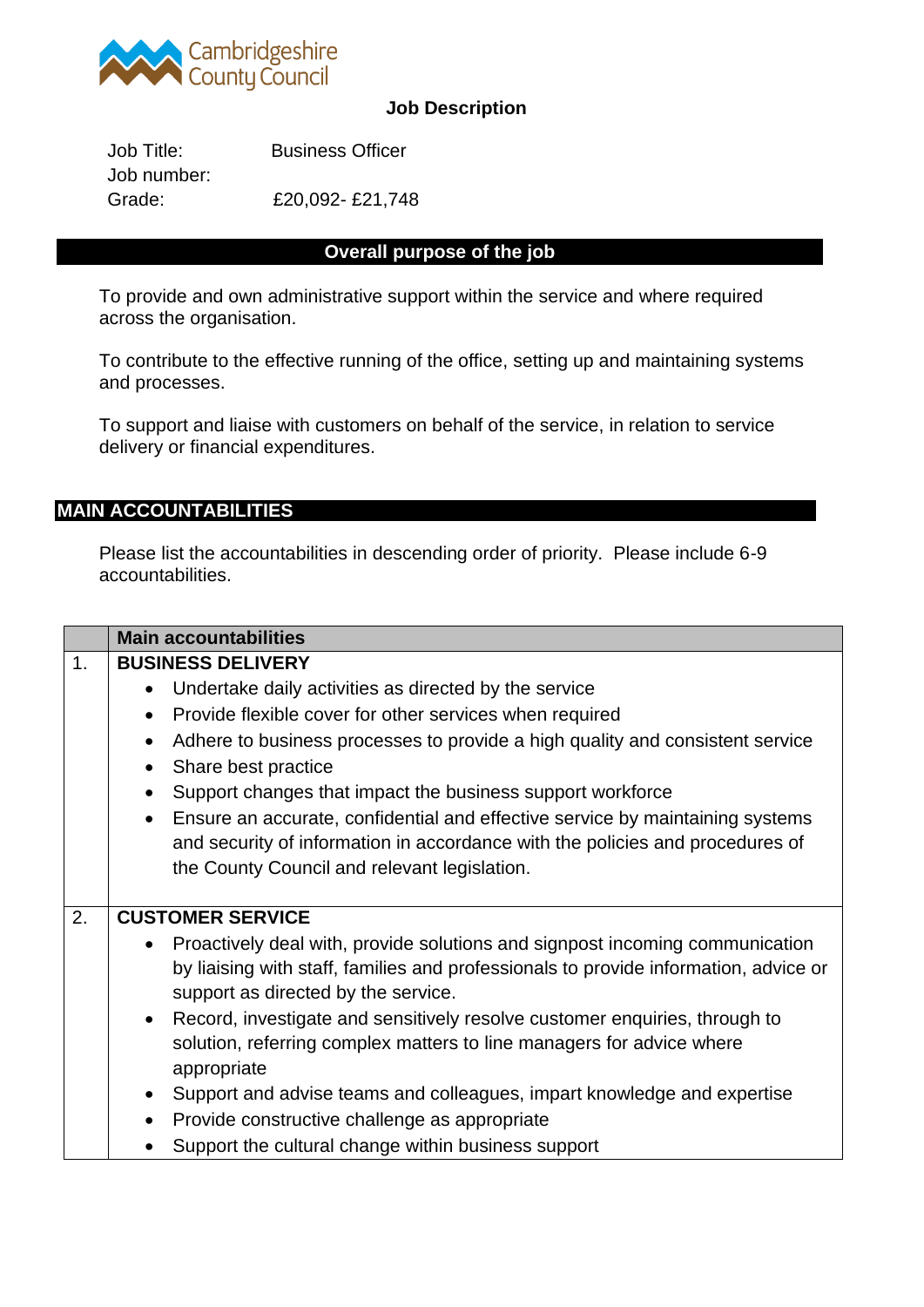

| 3. | <b>TEAM SUPPORT</b>                                                                                                                                                                                                                    |
|----|----------------------------------------------------------------------------------------------------------------------------------------------------------------------------------------------------------------------------------------|
|    | Support the service with organising, co-ordinating and where required minute<br>$\bullet$<br>meetings to ensure timely and appropriate action                                                                                          |
|    | Provide support to services following the correct processes<br>$\bullet$                                                                                                                                                               |
|    | Support service/team work activities, initiatives and events ensuring active<br>$\bullet$<br>participation                                                                                                                             |
|    | Gather data as requested by the service and where possible provide analysis<br>$\bullet$                                                                                                                                               |
|    | Report to the SBO on relevant issues relating to the business<br>$\bullet$                                                                                                                                                             |
|    | Provide support to managers with self-service systems<br>$\bullet$                                                                                                                                                                     |
|    | Facilitate the service induction process<br>$\bullet$                                                                                                                                                                                  |
|    | Undertake bookings relevant to the team<br>$\bullet$                                                                                                                                                                                   |
|    |                                                                                                                                                                                                                                        |
| 4. | <b>COMMUNICATION</b>                                                                                                                                                                                                                   |
|    | Communicate messages clearly and appropriately using various methods of<br>$\bullet$<br>verbal and written communication including but not restricted to letters, emails,<br>web content publishing, communications software and Skype |
|    | Attend team/service meetings<br>$\bullet$                                                                                                                                                                                              |
|    | Work with key partners such as schools, LGSS and PCC as appropriate                                                                                                                                                                    |
| 5. | <b>FINANCIAL SUPPORT</b>                                                                                                                                                                                                               |
|    | Carry out financial tasks to support the team<br>$\bullet$                                                                                                                                                                             |
|    | Deal with operator and parental finance queries<br>$\bullet$                                                                                                                                                                           |
|    | Adhere to CCC financial policies<br>$\bullet$                                                                                                                                                                                          |
|    | Contribute ideas and efficiencies to deliver savings                                                                                                                                                                                   |
| 6. | <b>GENERAL</b>                                                                                                                                                                                                                         |
|    | Support audits, inspections, reviews and new operating systems as and when<br>required                                                                                                                                                 |
|    | Advise and inform others on matters relating to own job, section or directorate<br>$\bullet$                                                                                                                                           |
|    | Work across the directorate as required                                                                                                                                                                                                |
|    | Ability to travel                                                                                                                                                                                                                      |
|    |                                                                                                                                                                                                                                        |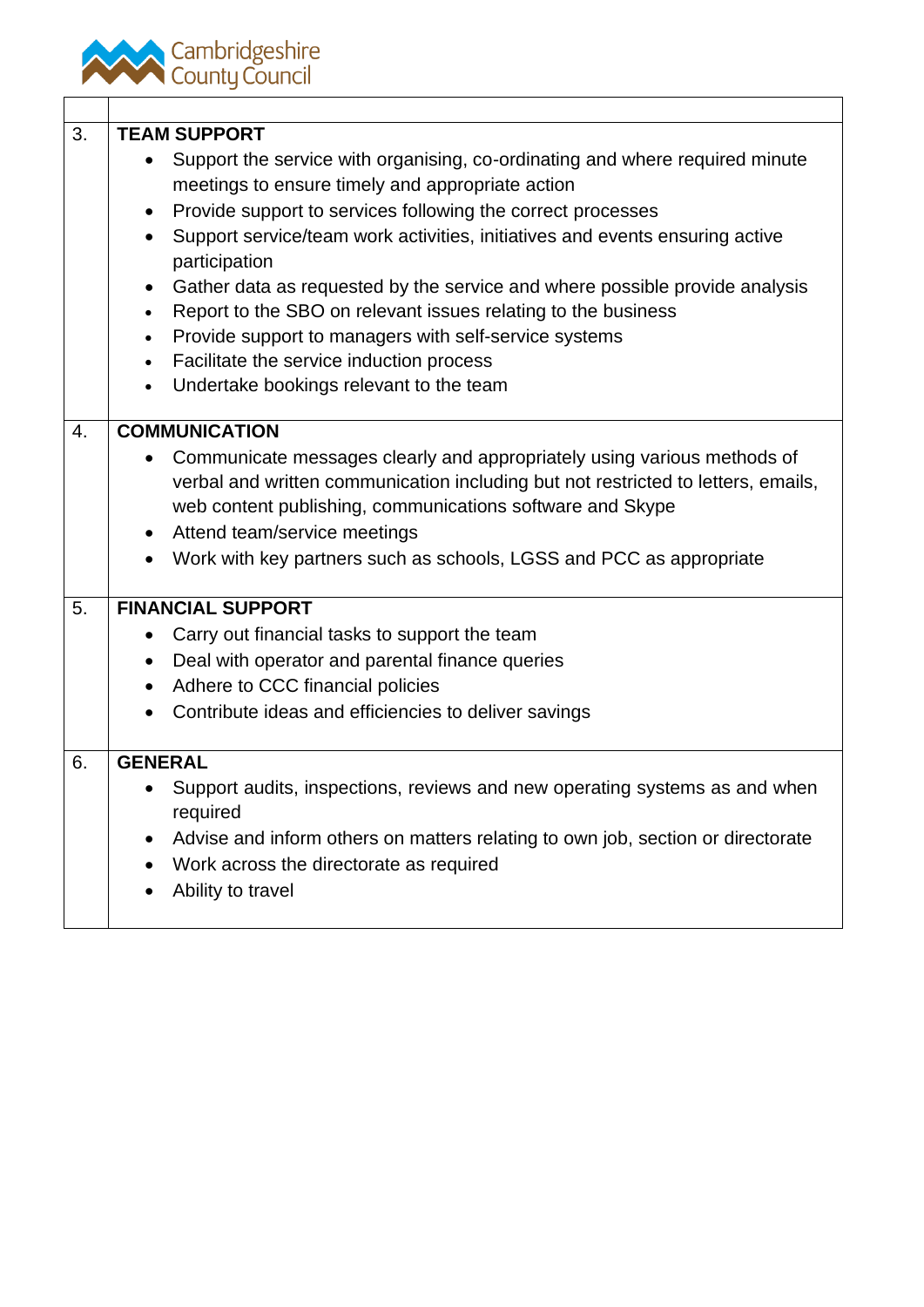

# **Person Specification**

# **Qualifications, knowledge, skills and experience**

# Minimum level of qualifications required for this job

| <b>Qualifications Required</b> | <b>Subject</b>                                                                                                 | ∣Essential/ |
|--------------------------------|----------------------------------------------------------------------------------------------------------------|-------------|
|                                |                                                                                                                | Desirable   |
| <b>GCSE</b>                    | <b>General Education to GCSE standard</b><br>with an A-C grade in English and Maths<br>or equivalent standard. | E           |
| <b>IT Qualified</b>            | CLAIT/IBT2/RSA/ECDL                                                                                            | D           |
| NVQ/or other qualification     | <b>Business Administration</b>                                                                                 | D           |

## Minimum levels of knowledge, skills and experience required for this job

| <b>Identify</b>                                                                                                    | <b>Describe</b>                                                                            | <b>Essential/</b><br><b>Desirable</b> |
|--------------------------------------------------------------------------------------------------------------------|--------------------------------------------------------------------------------------------|---------------------------------------|
| <b>Knowledge</b>                                                                                                   |                                                                                            |                                       |
| Demonstrable experience of<br>working in a business support<br>environment                                         |                                                                                            | E                                     |
| Some knowledge and<br>understanding of any relevant<br>legislation appropriate to key area<br>of service expertise | Knowledge and understanding of<br><b>GDPR, Data Protection</b>                             | E                                     |
| Understanding of customer care<br>principles                                                                       | Demonstrable track record of dealing<br>with the public in a positive and<br>sensitive way | F                                     |
| Knowledge of effective<br>communication principles                                                                 | The ability to communicate to a wide<br>range of audiences using different<br>mediums      | D                                     |
| Knowledge of Cambridgeshire<br>County Council policies and<br>procedures                                           |                                                                                            | D                                     |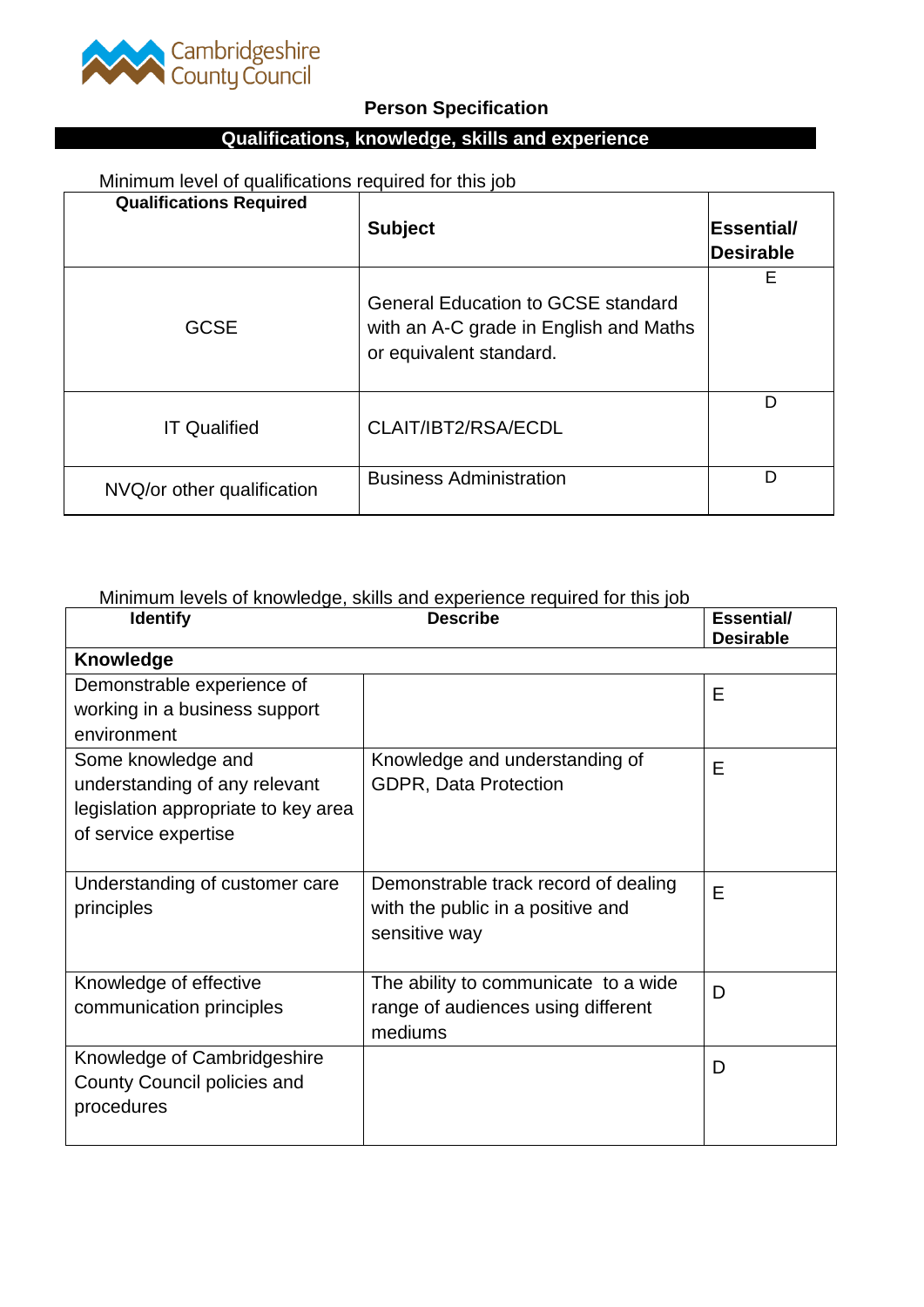

| <b>Skills</b>                                             |                                                                                                                                                                          |   |
|-----------------------------------------------------------|--------------------------------------------------------------------------------------------------------------------------------------------------------------------------|---|
| <b>IT skills</b>                                          | IT skills, sufficient for accurate data<br>inputting, effective record<br>management, producing letters and<br>other documents, and providing<br>statistical information | E |
| Good interpersonal, listening and<br>communication skills | Evidence of the ability to provide a<br>sensitive and personalised service to<br>clients and to maintain good working<br>relationships with other teams and<br>partners  | E |
| Good organisational and<br>administrative skills          | Able to plan and organise in the most<br>effective way, managing own priorities<br>and leading others                                                                    | E |
| Ensures targets and deadlines<br>are met                  | Prioritises to meet deadlines whilst<br>maintaining good standards                                                                                                       | E |
| Numeracy                                                  | Able to work accurately with financial<br>and numerical information                                                                                                      | E |
| Resilience                                                | Ability to work in a challenging and<br>demanding environment                                                                                                            | E |
| Positive approach to change                               | Able to approach change positively                                                                                                                                       | E |
| Interpret and explain complex<br>issues                   | Able to communicate clearly and<br>concisely to a variety of audiences,<br>internally and externally by a variety of<br>methods                                          | D |
| Decision making                                           | Ability to make decisions and provide<br>advice to managers as appropriate                                                                                               | D |
| Committed to ongoing personal<br>and role development     | Able to evidence personal<br>development                                                                                                                                 | D |
| <b>Experience</b>                                         | Give an idea of the type and level of<br>experience required do not specify<br>years of experience                                                                       |   |
| Administrative<br>experience                              | Experience of office administration and<br>working in an environment where<br>attention to detail is very important                                                      | E |